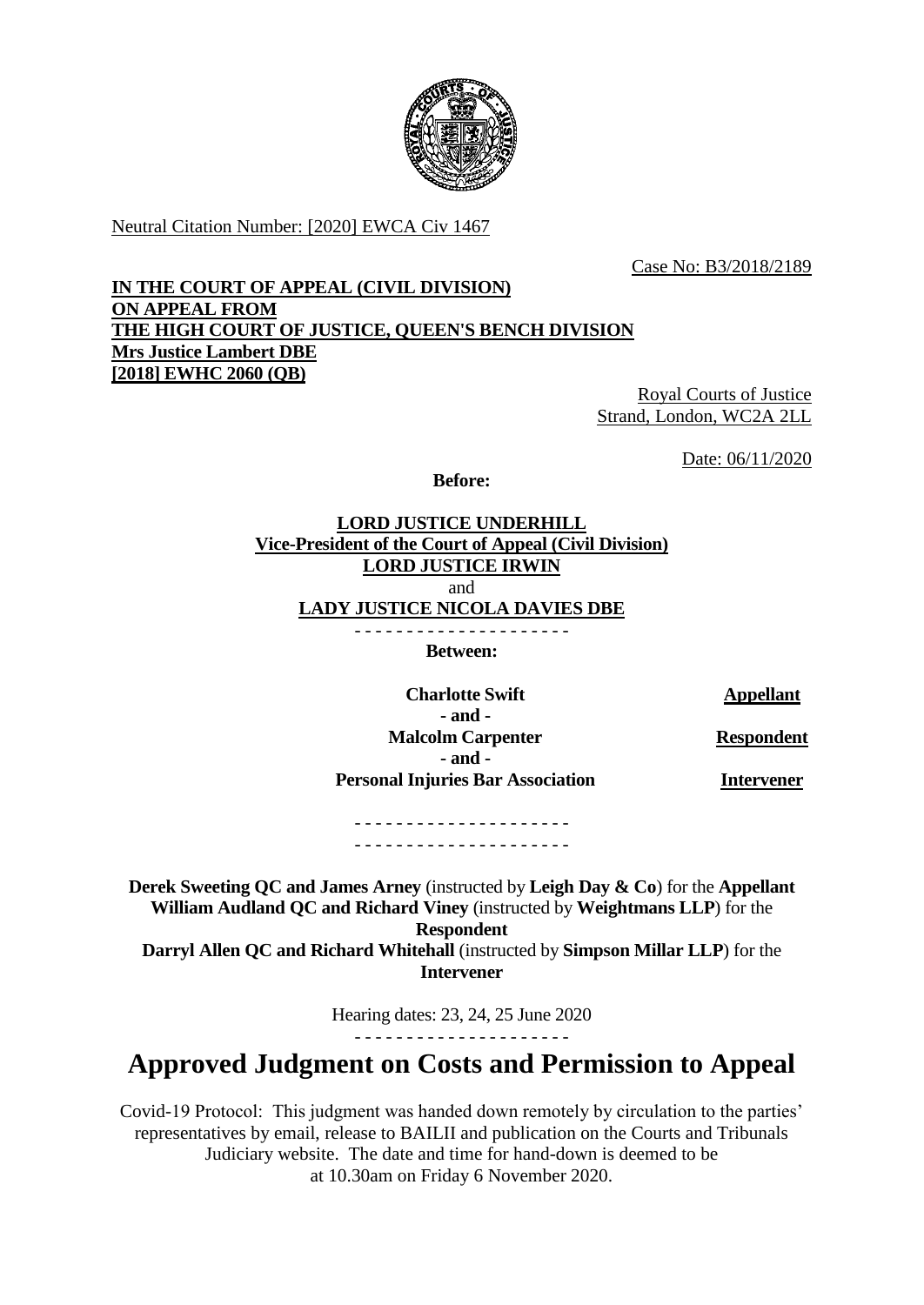## **The following is a judgment of the Court :**

- 1. The respondent has made a number of concessions, namely that CPR36.17(4) should apply; that the appellant is entitled to an uplift on damages of £65,095.65 for beating the part 36 offer; that the appellant is entitled to indemnity costs after the expiry of the part 36 offer, and that interest is recoverable on damages and costs.
- 2. The respondent argues that the appeal costs up to and including the adjournment of the appeal on  $24<sup>th</sup>$  of July 2019 (subject to a point on the date – see below) should not be caught by the part 36 offer and that the appellant should bear the costs to that point. The submission is that the successful basis of appeal had not been formulated up to that point, and that the adjournment was necessary because the appellant wished to reformulate the case. The respondent relies on *Cheeseman v Bowaters* [1971] 1 WLR 1773*.* The appellant argues that the adjournment of July 2019 came after a without prejudice offer to accept £800,000 on 6 August 2018, and after a part 36 offer of 1 July 2019, to accept £800,000. As to the reformulation of the case, the appellant argues that the judgment [25] and [221] recognises that the range of expert evidence advanced in the appeal would have been highly likely to be disallowed by Queen's Bench Masters, and could not have been introduced below; further that the issue of the reversionary interest approach was raised only at the July 2019 hearing; and that the court made plain a desire to reach a properly informed conclusion so as to give enduring and workable guidance. The appellant further emphasises the costs risks taken by her and by her lawyers, particularly after July 2019, and stresses her efforts to settle the appeal. The appellant distinguishes *Cheeseman v Bowaters* on its facts.
- 3. In our view, the appellant has been successful in the appeal, has beaten the level of her own without prejudice offer, and the respondent's part 36 offer of 11 October 2018. We accept that the adjournment added to costs and that the reformulation of the case was necessary to provide the relevant evidence so as to reach the conclusions set out in the judgment. Efforts to settle the case after the adjournment are not relevant to the costs before the adjournment. We reject the argument from the appellant that she might have succeeded on appeal at an earlier date on a different basis, which we also consider irrelevant to costs. However, we accept that the appellant has advanced a valid basis for distinguishing this case from the situation in *Cheeseman v Bowaters.* In the light of the appellant's without prejudice offer, the respondent's without prejudice offer and subsequent part 36 offer, we consider the appellant should have the costs of the appeal, on a standard basis, up to the date when the appellant's part 36 offer of July 2019 takes effect.
- 4. There appears to be an argument from the respondent that the costs falling under part 36 arise only from  $24<sup>th</sup>$  of July 2019, the day after the hearing on  $23<sup>rd</sup>$  July. This is not fleshed out: see the respondent's skeleton [8]. The appellant counters this by detailed analysis in her skeleton [24]. It is not necessary to recapitulate those submissions.
- 5. We conclude that the appellant is correct in her analysis. The indemnity costs should therefore run from 23 July 2019.
- 6. The responden**t** argues that there should be no order in respect of the costs attendant on the appellant's application to call Messrs Cropper and Smith, since the application was only necessary because the appellant's solicitor misunderstood the existing directions. The appellant does not suggest there was no such error, and the error was conceded at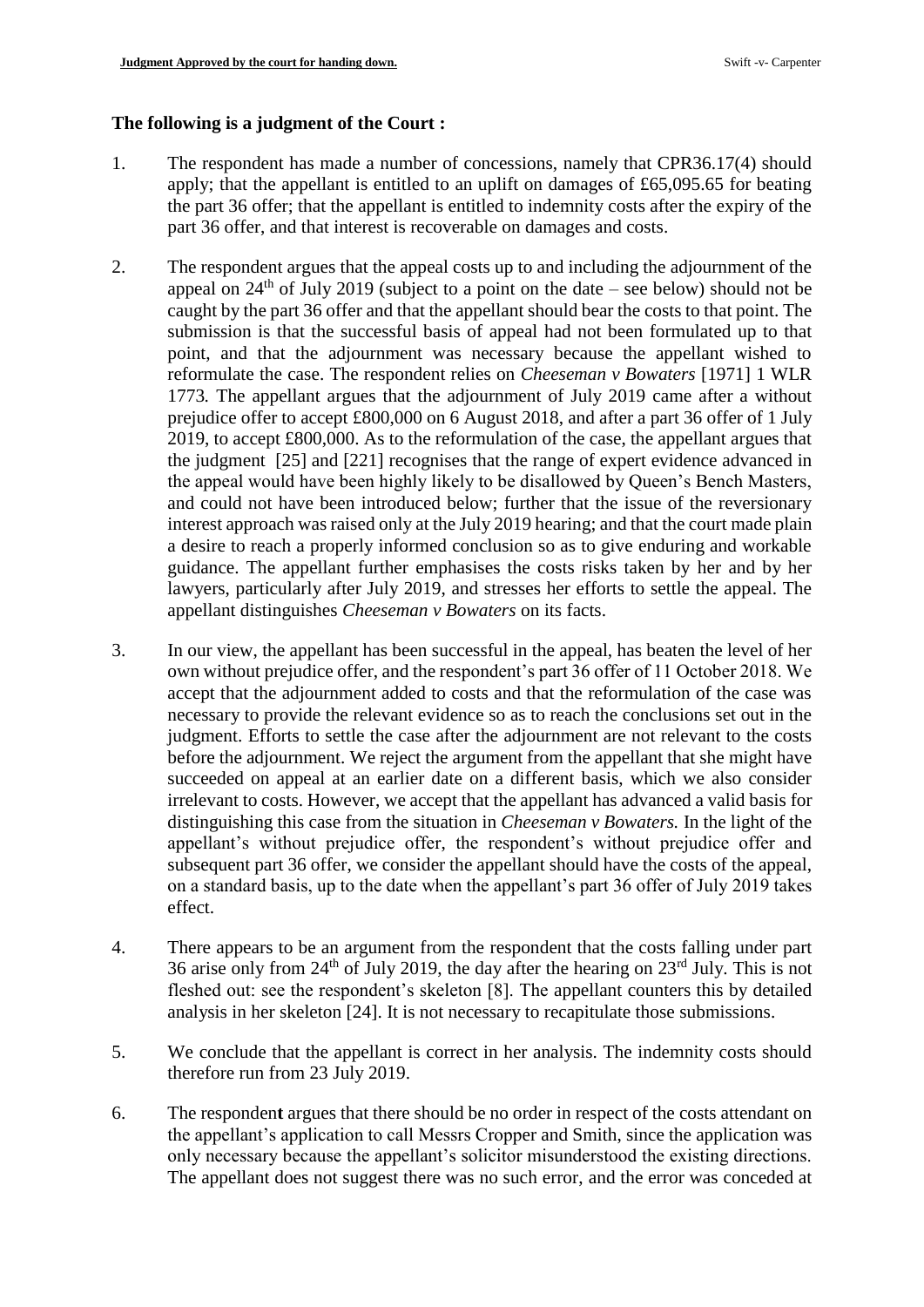the time. The appellant argues that these costs were incurred following the without prejudice offer of August 2018 and the part 36 offer of 1 July 2019 and that the evidence was of value to the court.

- 7. In our view the respondent is correct in its argument. We emphasise that this point is confined to the costs of the application to call these expert witnesses and does not extend to the costs attendant on their instruction, reports and appearance.
- 8. The respondent argues that the appellant should pay the costs of the contested application to prevent the admission of the evidence of the respondent's witness Mr Robinson. The respondent was right to rely upon him and the appellant should not have tried to exclude his evidence. The appellant argues that this is subject to the appellant's part 36 offer, that the application was late, that the respondent had already had the opportunity to seek such evidence and that the admission of the evidence was granted "as an indulgence".
- 9. We refuse the respondent's application. Mr Robinson's evidence was perfectly relevant, but it was caught by the later part 36 offer, and it was legitimate on the part of the appellant to seek to resist this late application. Once again, it should be emphasised that this application concerns only the costs of the application to admit the witness, and not to his preparation or the evidence itself.
- 10. The respondent argues for a lower rate of interest on damages than that sought by the appellant. CPR 36.17.4.1, at page 1229 of the White Book summarises the authorities. The maximum is 10% above base rate on the additional damages. The respondent emphasises that such an award must be proportionate, see *OMV Petrom SA v Glenmore International SG* [2017] 1 WLR 3465. In that case, the Court of Appeal emphasised that the level of interest awarded must be proportionate, *inter alia,* as a response firstly to the length of time between the offer and judgment, then to the questions whether the defendant took entirely bad points, whether the defendant behaved reasonably, despite the offer, in pursuing its defence and to the general level of disruption caused to the claimant by the refusal to accept the offer. In her submissions [25 to 28], the appellant relies on and quotes from *McPhilemy v Times Newspapers Ltd (No 2)* [2001] EWCA Civ 993, and from *OMV.* Once more*,* we need not repeat the passages quoted.
- 11. In our view there is some merit in the respondent's submissions on this issue. This was an unusual case. There was a legal challenge, and the process by which the eventual form of the appeal was reached was also unusual. There was a long period between the relevant part 36 offer from the appellant and the judgment, and we accept that the strain on the appellant must have been considerable. However, we note that the appellant was in fact able to purchase a house. We do not consider that the respondent took "entirely bad points". In our view there is no call for the rate of interest "to be greater than purely compensatory" so as to foster settlement, given the facts in this case. Therefore, we accept the respondent's submission that the appropriate rate of interest is 4.5% on the additional damages.
- 12. The respondent also argues for a lower rate of interest on costs. In addition to the general points, it argues that the appellant has not had to discharge her lawyers' costs, as they have been acting under a CFA. In reply the appellant argues, in essence, that there was an inequality of arms between the appellant, a vulnerable individual caught up in an expanding test case, and an institutional insurer respondent with deep pockets.